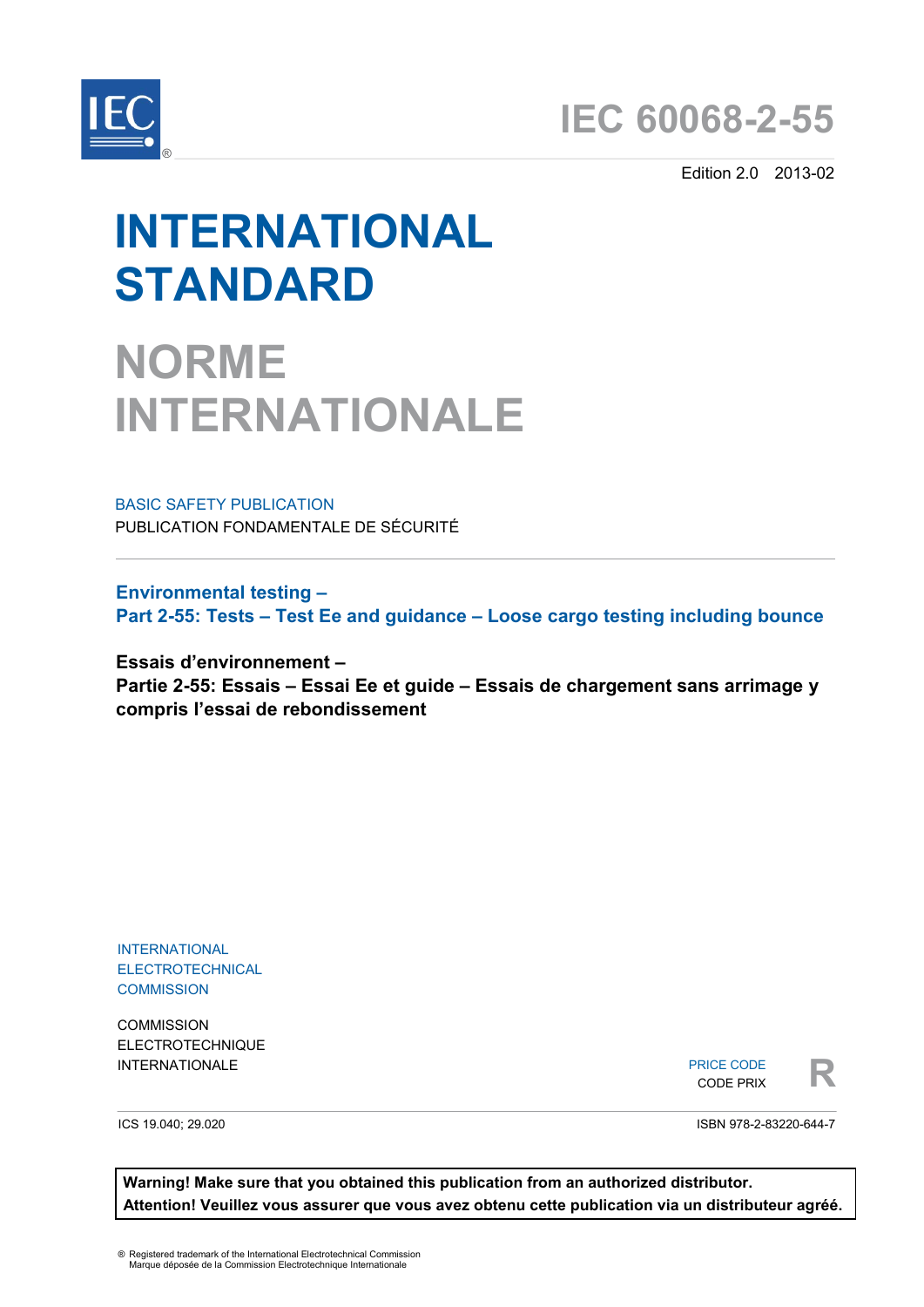## **CONTENTS**

| 1               |     |                                                                                       |  |  |  |
|-----------------|-----|---------------------------------------------------------------------------------------|--|--|--|
| 2               |     |                                                                                       |  |  |  |
| 3               |     |                                                                                       |  |  |  |
| 4               |     |                                                                                       |  |  |  |
|                 | 4.1 |                                                                                       |  |  |  |
|                 | 4.2 |                                                                                       |  |  |  |
|                 | 4.3 |                                                                                       |  |  |  |
|                 | 4.4 |                                                                                       |  |  |  |
|                 | 4.5 |                                                                                       |  |  |  |
|                 | 4.6 |                                                                                       |  |  |  |
|                 | 4.7 |                                                                                       |  |  |  |
| 5               |     |                                                                                       |  |  |  |
|                 | 5.1 |                                                                                       |  |  |  |
|                 | 5.2 |                                                                                       |  |  |  |
|                 | 5.3 |                                                                                       |  |  |  |
|                 | 5.4 |                                                                                       |  |  |  |
| 6               |     |                                                                                       |  |  |  |
| 7               |     |                                                                                       |  |  |  |
| 8               |     |                                                                                       |  |  |  |
| 9               |     |                                                                                       |  |  |  |
| 10              |     |                                                                                       |  |  |  |
| 11              |     |                                                                                       |  |  |  |
| 12 <sub>2</sub> |     |                                                                                       |  |  |  |
|                 |     |                                                                                       |  |  |  |
|                 |     |                                                                                       |  |  |  |
|                 |     |                                                                                       |  |  |  |
|                 |     |                                                                                       |  |  |  |
|                 |     | Figure A.1 - Typical arrangement of barriers and typical reference point positions 13 |  |  |  |
|                 |     |                                                                                       |  |  |  |
|                 |     |                                                                                       |  |  |  |
|                 |     |                                                                                       |  |  |  |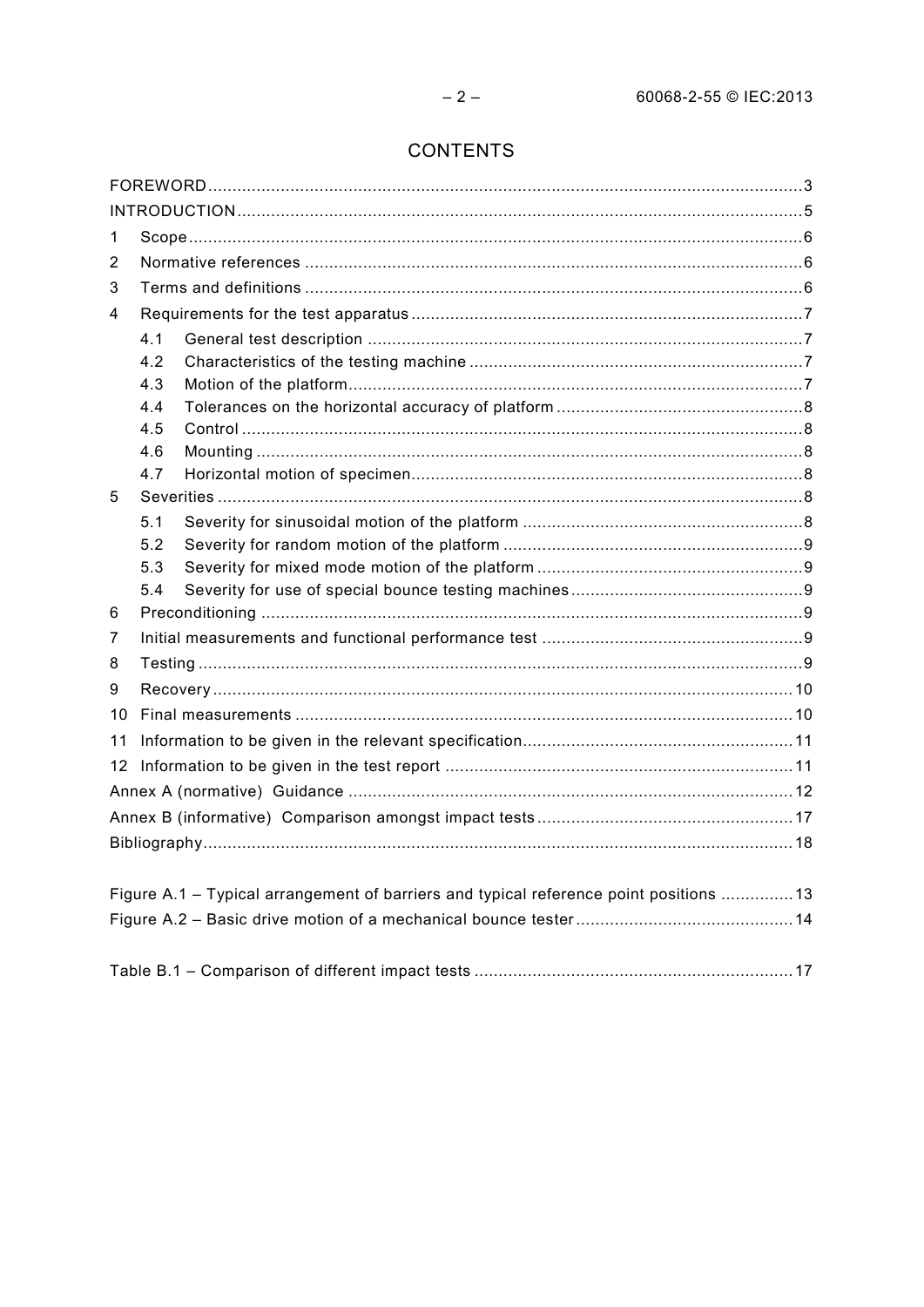## INTERNATIONAL ELECTROTECHNICAL COMMISSION

 $\overline{\phantom{a}}$ 

#### **ENVIRONMENTAL TESTING –**

## **Part 2-55: Tests – Test Ee and guidance – Loose cargo testing including bounce**

#### FOREWORD

- 1) The International Electrotechnical Commission (IEC) is a worldwide organization for standardization comprising all national electrotechnical committees (IEC National Committees). The object of IEC is to promote international co-operation on all questions concerning standardization in the electrical and electronic fields. To this end and in addition to other activities, IEC publishes International Standards, Technical Specifications, Technical Reports, Publicly Available Specifications (PAS) and Guides (hereafter referred to as "IEC Publication(s)"). Their preparation is entrusted to technical committees; any IEC National Committee interested in the subject dealt with may participate in this preparatory work. International, governmental and nongovernmental organizations liaising with the IEC also participate in this preparation. IEC collaborates closely with the International Organization for Standardization (ISO) in accordance with conditions determined by agreement between the two organizations.
- 2) The formal decisions or agreements of IEC on technical matters express, as nearly as possible, an international consensus of opinion on the relevant subjects since each technical committee has representation from all interested IEC National Committees.
- 3) IEC Publications have the form of recommendations for international use and are accepted by IEC National Committees in that sense. While all reasonable efforts are made to ensure that the technical content of IEC Publications is accurate, IEC cannot be held responsible for the way in which they are used or for any misinterpretation by any end user.
- 4) In order to promote international uniformity, IEC National Committees undertake to apply IEC Publications transparently to the maximum extent possible in their national and regional publications. Any divergence between any IEC Publication and the corresponding national or regional publication shall be clearly indicated in the latter.
- 5) IEC itself does not provide any attestation of conformity. Independent certification bodies provide conformity assessment services and, in some areas, access to IEC marks of conformity. IEC is not responsible for any services carried out by independent certification bodies.
- 6) All users should ensure that they have the latest edition of this publication.
- 7) No liability shall attach to IEC or its directors, employees, servants or agents including individual experts and members of its technical committees and IEC National Committees for any personal injury, property damage or other damage of any nature whatsoever, whether direct or indirect, or for costs (including legal fees) and expenses arising out of the publication, use of, or reliance upon, this IEC Publication or any other IEC Publications.
- 8) Attention is drawn to the Normative references cited in this publication. Use of the referenced publications is indispensable for the correct application of this publication.
- 9) Attention is drawn to the possibility that some of the elements of this IEC Publication may be the subject of patent rights. IEC shall not be held responsible for identifying any or all such patent rights.

International Standard IEC 60068-2-55 has been prepared by IEC technical committee 104: Environmental conditions, classification and methods of test.

This second edition cancels and replaces the first edition, published in 1987, and constitutes a technical revision.

The main changes with respect to the previous edition are listed below:

This new edition allows for loose cargo testing in a more general sense. The test is no longer aligned with a special testing machine but allows for use of any suitable equipment such as electrodynamic or servo-hydraulic shaker tables. Moreover, sinusoidal and random vibration can be used. The previous rotation table motions are included in Annex A as historical methods.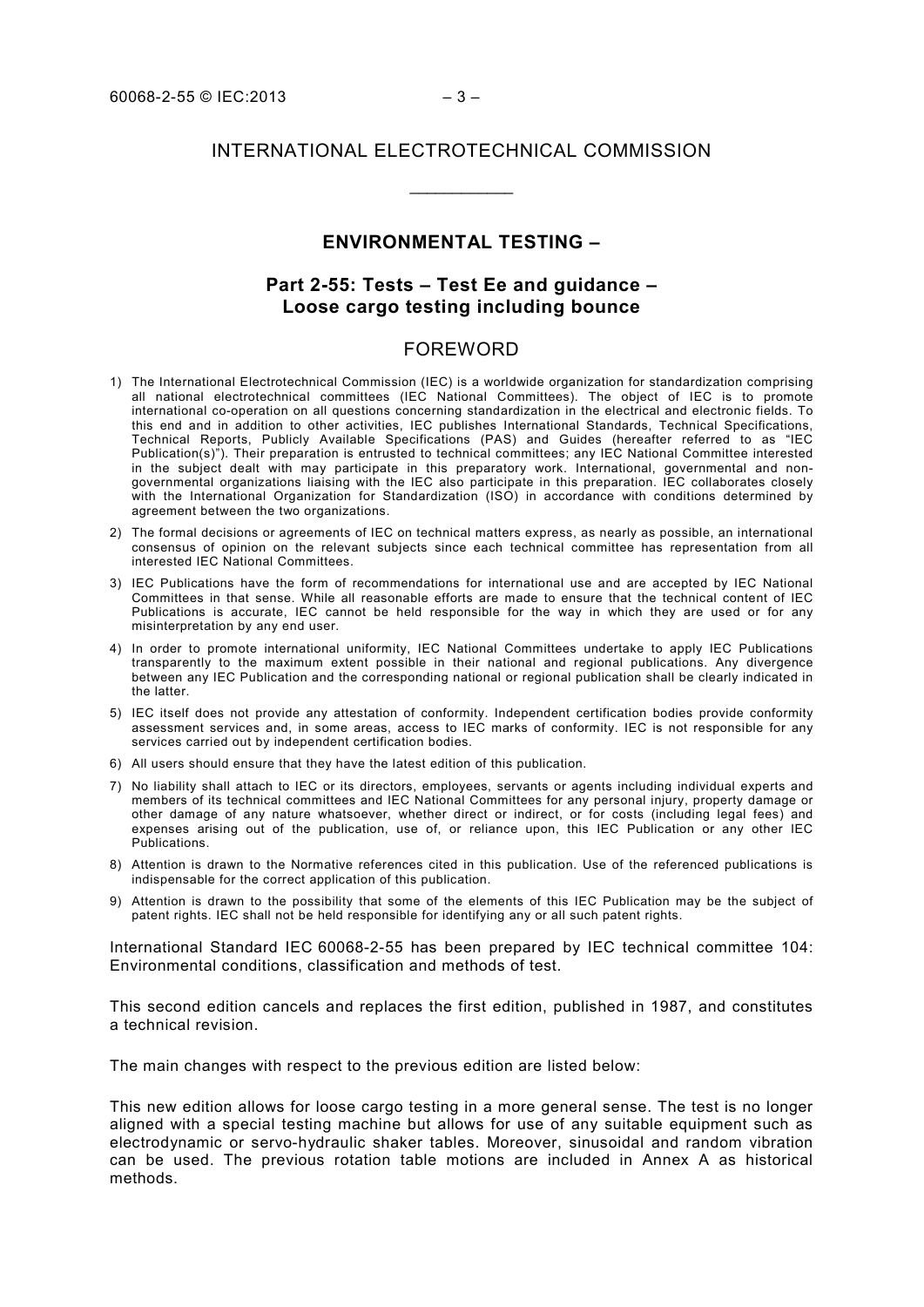The text of this standard is based on the following documents:

| <b>FDIS</b>  | Report on voting |
|--------------|------------------|
| 104/592/FDIS | 104/598/RVD      |

Full information on the voting for the approval of this standard can be found in the report on voting indicated in the above table.

This publication has been drafted in accordance with the ISO/IEC Directives, Part 2.

It has the status of a basic safety publication in accordance with IEC Guide 104.

This standard should be used in conjunction with IEC 60068-1.

A list of all the parts in the IEC 60068 series, under the general title *Environmental testing*, can be found on the IEC website.

The committee has decided that the contents of this publication will remain unchanged until the stability date indicated on the IEC web site under "http://webstore.iec.ch" in the data related to the specific publication. At this date, the publication will be

- reconfirmed,
- withdrawn,
- replaced by a revised edition, or
- amended.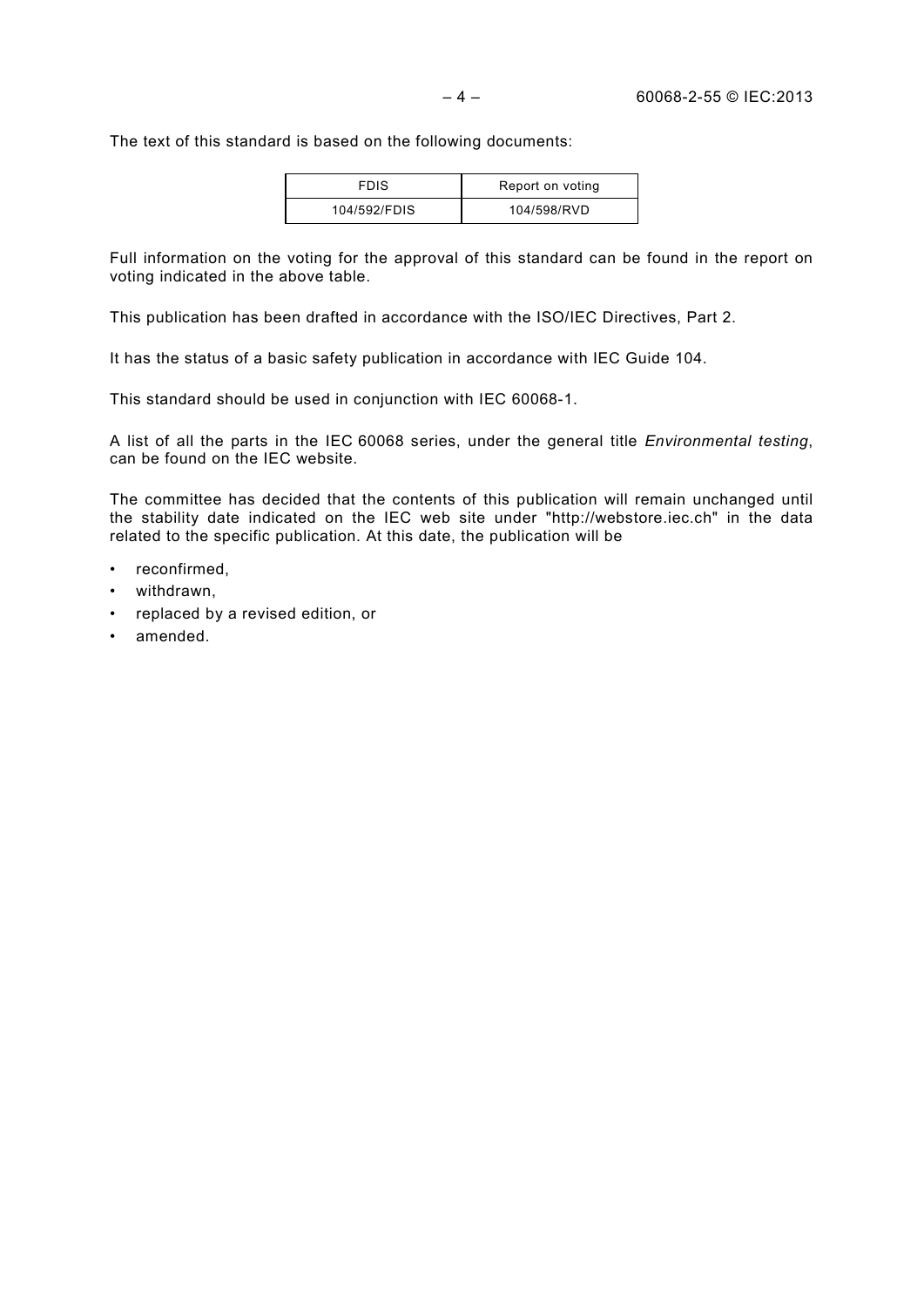#### INTRODUCTION

This test is applicable to specimens which, during transportation on the load-carrying platform of wheeled vehicles either not fastened down or with some degree of freedom, may be subjected to dynamic stresses resulting from random shock conditions (bounce). The test may also be used as a simple means of assessing the satisfactory design of a specimen so far as its structural integrity is concerned.

NOTE In practice, this test is primarily applicable to equipment-type specimens and packages.

Although the test is performed using a vibrating platform, it is not considered as a vibration test, but as an impact test. Vibration tests should be conducted according to the appropriate standards from IEC 60068-2.

In Clause 11, specification writers will find a list of details to be considered for inclusion in specifications and, in Annex A, the necessary accompanying guidance.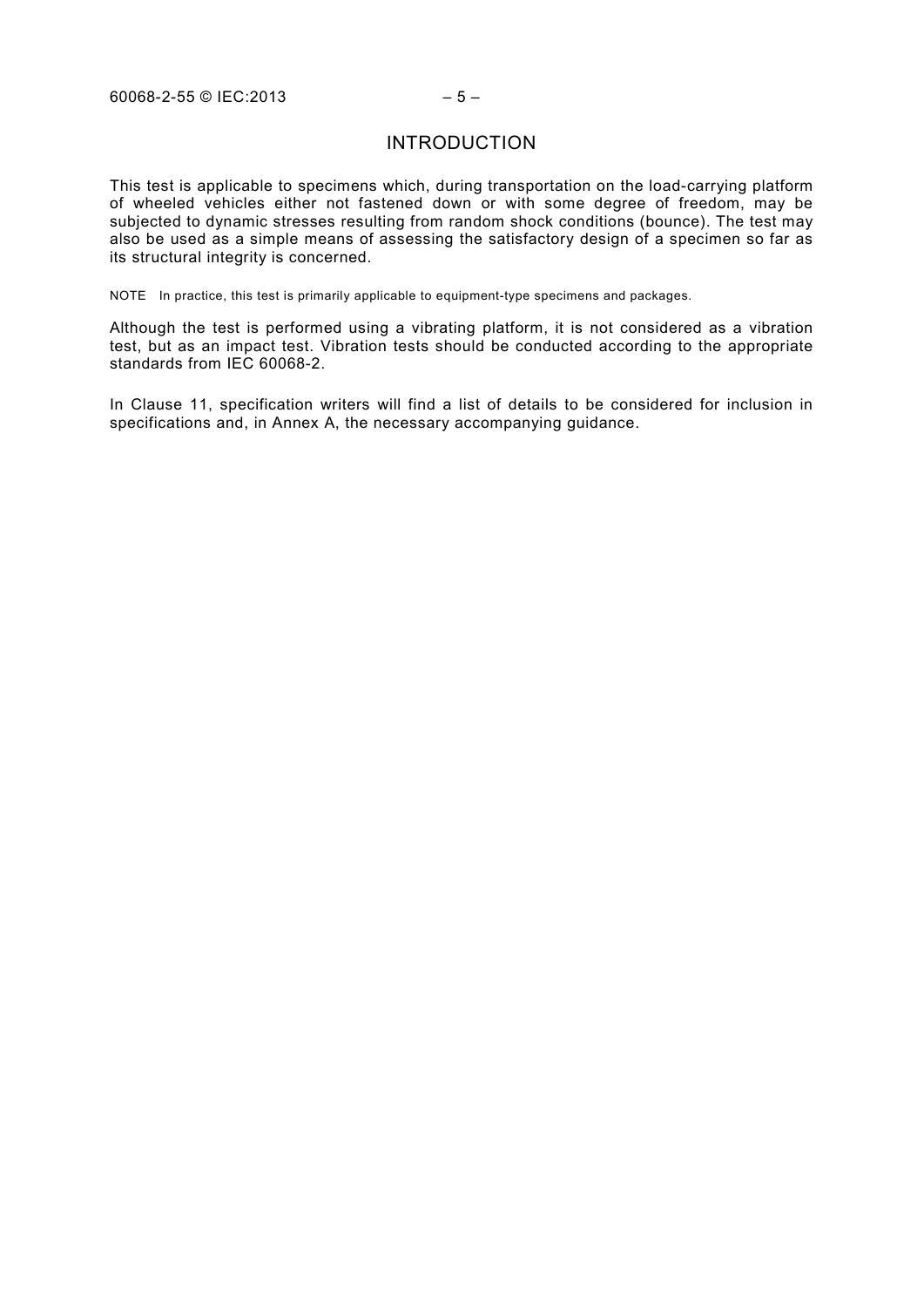## **ENVIRONMENTAL TESTING –**

## **Part 2-55: Tests – Test Ee and guidance – Loose cargo testing including bounce**

#### **1 Scope**

This part of IEC 60068 provides a standard procedure for determining the ability of a specimen to withstand specified severities of bounce, e. g. when transported as loose cargo on wheeled vehicles.

This test is primarily intended for specimens prepared for transportation, including specimens in their transport case when the latter may be considered as part of the specimen itself or packages. This test should not be used as a low-frequency vibration test.

Although primarily intended for electrotechnical products, this standard is not restricted to them and may be used in other fields where desired.

#### **2 Normative references**

The following documents, in whole or in part, are normatively referenced in this document and are indispensable for its application. For dated references, only the edition cited applies. For undated references, the latest edition of the referenced document (including any amendments) applies.

IEC 60068-1, *Environmental testing – Part 1: General and guidance*[1](#page-5-0)

IEC 60068-2-6, *Environmental testing – Part 2-6: Tests – Test Fc: Vibration (sinusoidal)*

IEC 60068-2-64, *Environmental testing – Part 2-64: Tests – Test Fh: Vibration, broadband random and guidance*

IEC 60068-2-80, *Environmental testing – Part 2-80: Tests – Test Fi: Vibration – Mixed mode*

ISO 13355, *Packaging – Complete, filled transport packages and unit loads – Vertical random vibration test*

ASTM D4169-09, *Standard Practice for Performance Testing of Shipping Containers and Systems*

 $\overline{\phantom{a}}$ 

<span id="page-5-0"></span><sup>1</sup> A new edition of IEC 60068-1 is currently under consideration.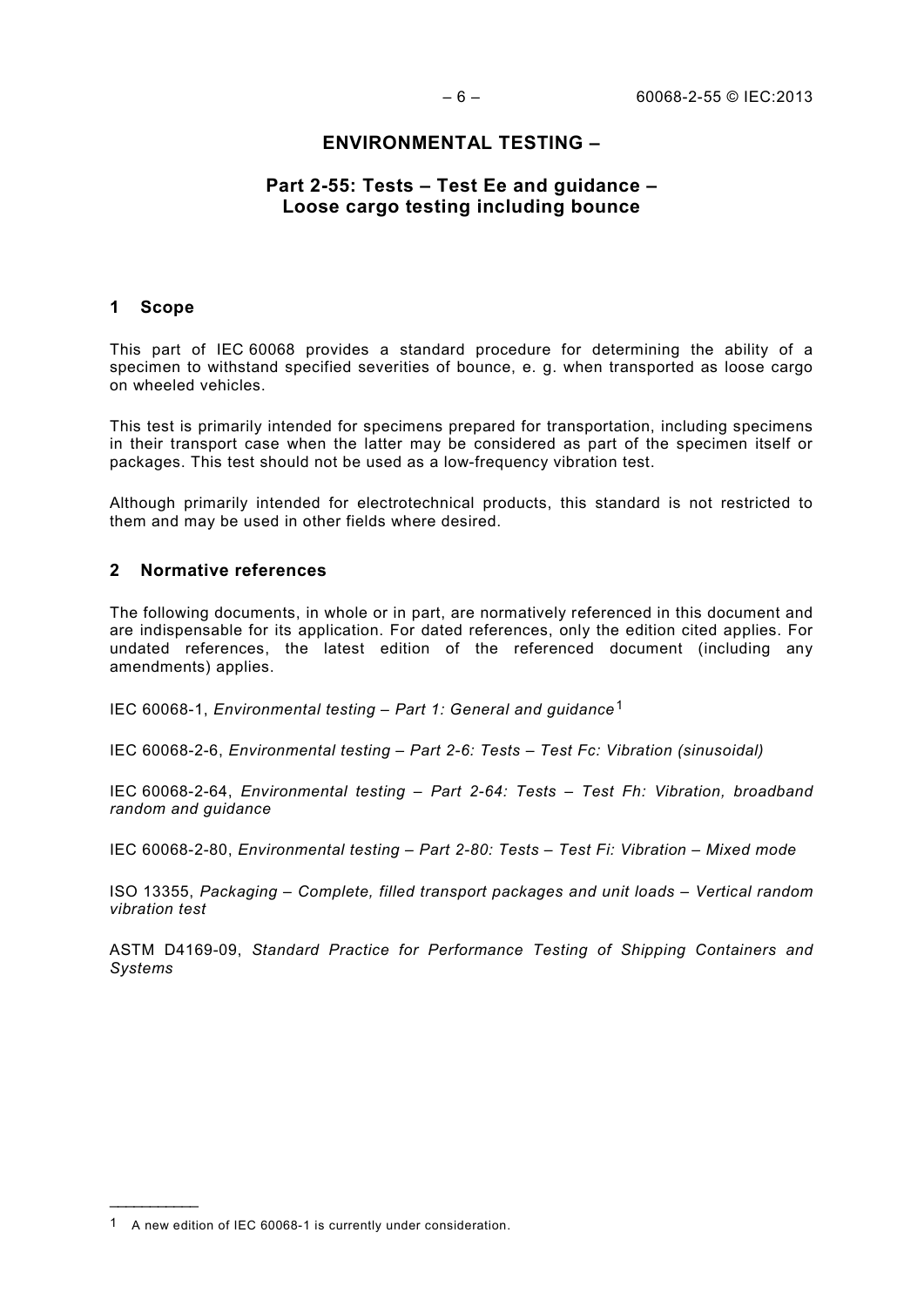## SOMMAIRE

| 1  |     |                                                                                       |  |  |  |  |
|----|-----|---------------------------------------------------------------------------------------|--|--|--|--|
| 2  |     |                                                                                       |  |  |  |  |
| 3  |     |                                                                                       |  |  |  |  |
| 4  |     |                                                                                       |  |  |  |  |
|    | 4.1 |                                                                                       |  |  |  |  |
|    | 4.2 |                                                                                       |  |  |  |  |
|    | 4.3 |                                                                                       |  |  |  |  |
|    | 4.4 |                                                                                       |  |  |  |  |
|    | 4.5 |                                                                                       |  |  |  |  |
|    | 4.6 |                                                                                       |  |  |  |  |
|    | 4.7 |                                                                                       |  |  |  |  |
| 5  |     |                                                                                       |  |  |  |  |
|    | 5.1 |                                                                                       |  |  |  |  |
|    | 5.2 |                                                                                       |  |  |  |  |
|    | 5.3 | Sévérité relative au mouvement en mode mixte de la plate-forme 27                     |  |  |  |  |
|    | 5.4 | Sévérité relative à l'utilisation des appareils spéciaux d'essai de                   |  |  |  |  |
| 6  |     |                                                                                       |  |  |  |  |
| 7  |     |                                                                                       |  |  |  |  |
| 8  |     |                                                                                       |  |  |  |  |
| 9  |     |                                                                                       |  |  |  |  |
|    |     |                                                                                       |  |  |  |  |
| 10 |     |                                                                                       |  |  |  |  |
| 11 |     |                                                                                       |  |  |  |  |
| 12 |     |                                                                                       |  |  |  |  |
|    |     |                                                                                       |  |  |  |  |
|    |     |                                                                                       |  |  |  |  |
|    |     |                                                                                       |  |  |  |  |
|    |     |                                                                                       |  |  |  |  |
|    |     | Figure A.1 – Disposition type des barrières et position type du point de référence 32 |  |  |  |  |
|    |     | Figure A.2 - Mouvement d'entraînement de base d'un appareil mécanique d'essai de      |  |  |  |  |
|    |     |                                                                                       |  |  |  |  |
|    |     |                                                                                       |  |  |  |  |
|    |     |                                                                                       |  |  |  |  |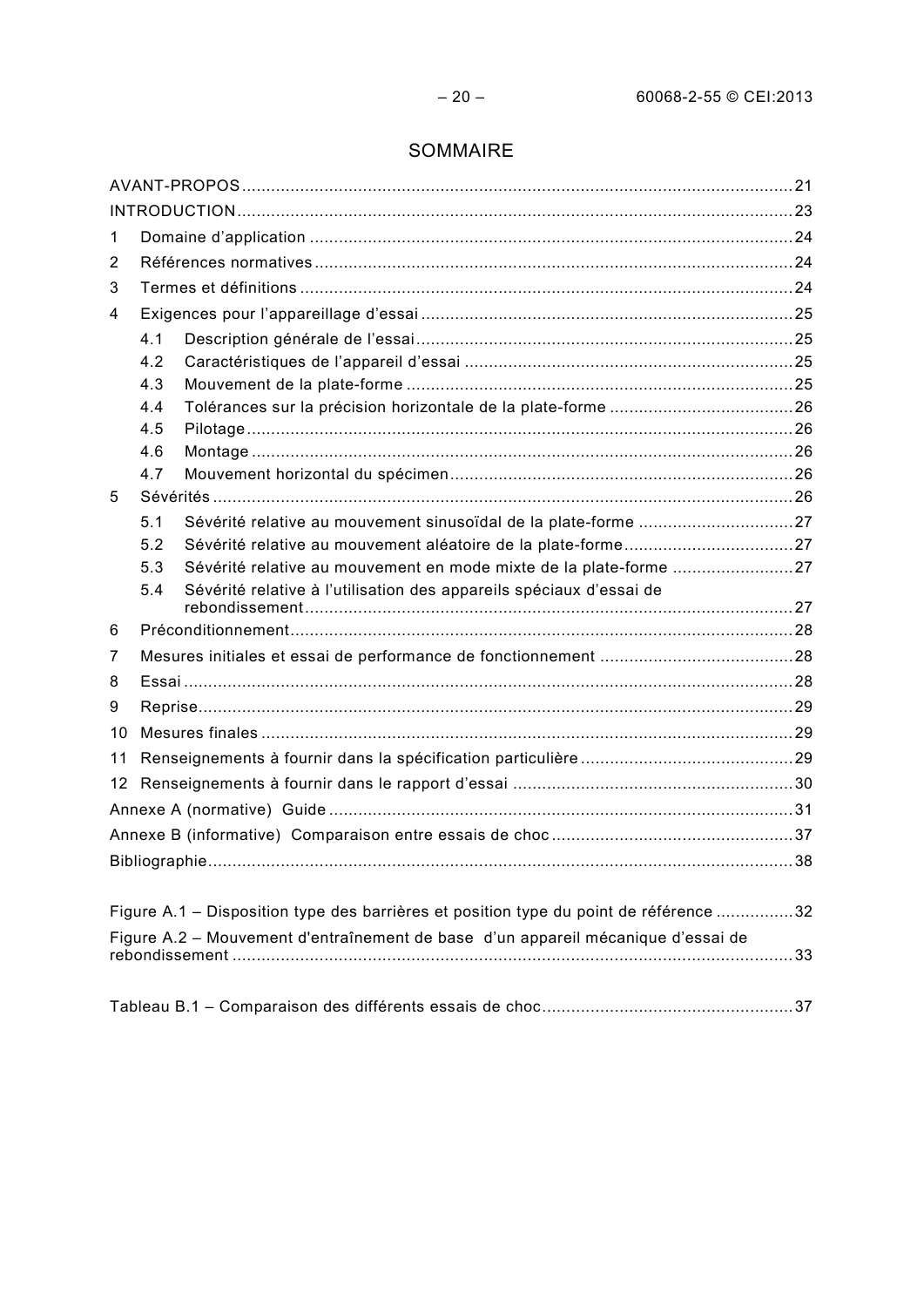## COMMISSION ÉLECTROTECHNIQUE INTERNATIONALE

 $\overline{\phantom{a}}$ 

#### **ESSAIS D'ENVIRONNEMENT –**

## **Partie 2-55: Essais – Essai Ee et guide – Essais de chargement sans arrimage y compris l'essai de rebondissement**

#### AVANT-PROPOS

- 1) La Commission Electrotechnique Internationale (CEI) est une organisation mondiale de normalisation composée de l'ensemble des comités électrotechniques nationaux (Comités nationaux de la CEI). La CEI a pour objet de favoriser la coopération internationale pour toutes les questions de normalisation dans les domaines de l'électricité et de l'électronique. A cet effet, la CEI – entre autres activités – publie des Normes internationales, des Spécifications techniques, des Rapports techniques, des Spécifications accessibles au public (PAS) et des Guides (ci-après dénommés "Publication(s) de la CEI"). Leur élaboration est confiée à des comités d'études, aux travaux desquels tout Comité national intéressé par le sujet traité peut participer. Les organisations internationales, gouvernementales et non gouvernementales, en liaison avec la CEI, participent également aux travaux. La CEI collabore étroitement avec l'Organisation Internationale de Normalisation (ISO), selon des conditions fixées par accord entre les deux organisations.
- 2) Les décisions ou accords officiels de la CEI concernant les questions techniques représentent, dans la mesure du possible, un accord international sur les sujets étudiés, étant donné que les Comités nationaux de la CEI intéressés sont représentés dans chaque comité d'études.
- 3) Les Publications de la CEI se présentent sous la forme de recommandations internationales et sont agréées comme telles par les Comités nationaux de la CEI. Tous les efforts raisonnables sont entrepris afin que la CEI s'assure de l'exactitude du contenu technique de ses publications; la CEI ne peut pas être tenue responsable de l'éventuelle mauvaise utilisation ou interprétation qui en est faite par un quelconque utilisateur final.
- 4) Dans le but d'encourager l'uniformité internationale, les Comités nationaux de la CEI s'engagent, dans toute la mesure possible, à appliquer de façon transparente les Publications de la CEI dans leurs publications nationales et régionales. Toutes divergences entre toutes Publications de la CEI et toutes publications nationales ou régionales correspondantes doivent être indiquées en termes clairs dans ces dernières.
- 5) La CEI elle-même ne fournit aucune attestation de conformité. Des organismes de certification indépendants fournissent des services d'évaluation de conformité et, dans certains secteurs, accèdent aux marques de conformité de la CEI. La CEI n'est responsable d'aucun des services effectués par les organismes de certification indépendants.
- 6) Tous les utilisateurs doivent s'assurer qu'ils sont en possession de la dernière édition de cette publication.
- 7) Aucune responsabilité ne doit être imputée à la CEI, à ses administrateurs, employés, auxiliaires ou mandataires, y compris ses experts particuliers et les membres de ses comités d'études et des Comités nationaux de la CEI, pour tout préjudice causé en cas de dommages corporels et matériels, ou de tout autre dommage de quelque nature que ce soit, directe ou indirecte, ou pour supporter les coûts (y compris les frais de justice) et les dépenses découlant de la publication ou de l'utilisation de cette Publication de la CEI ou de toute autre Publication de la CEI, ou au crédit qui lui est accordé.
- 8) L'attention est attirée sur les références normatives citées dans cette publication. L'utilisation de publications référencées est obligatoire pour une application correcte de la présente publication.
- 9) L'attention est attirée sur le fait que certains des éléments de la présente Publication de la CEI peuvent faire l'objet de droits de brevet. La CEI ne saurait être tenue pour responsable de ne pas avoir identifié de tels droits de brevets et de ne pas avoir signalé leur existence.

La Norme internationale CEI 60068-2-55 a été établie par le comité d'études 104 de la CEI: Conditions, classification et essais d'environnement.

Cette deuxième édition annule et remplace la première édition, publiée en 1987. Elle constitue une révision technique.

Les modifications principales par rapport à l'édition précédente sont les suivantes:

Cette nouvelle édition prévoit des essais de chargement sans arrimage dans un sens plus général. L'essai n'est plus conduit à l'aide d'un appareil spécial d'essai mais permet d'utiliser tout matériel approprié tel que les tables vibrantes électrodynamiques ou servo-hydrauliques. De plus, les vibrations sinusoïdales et aléatoires peuvent être utilisées. Les mouvements antérieurs de la table de rotation sont inclus dans l'Annexe A à titre de méthodes historiques.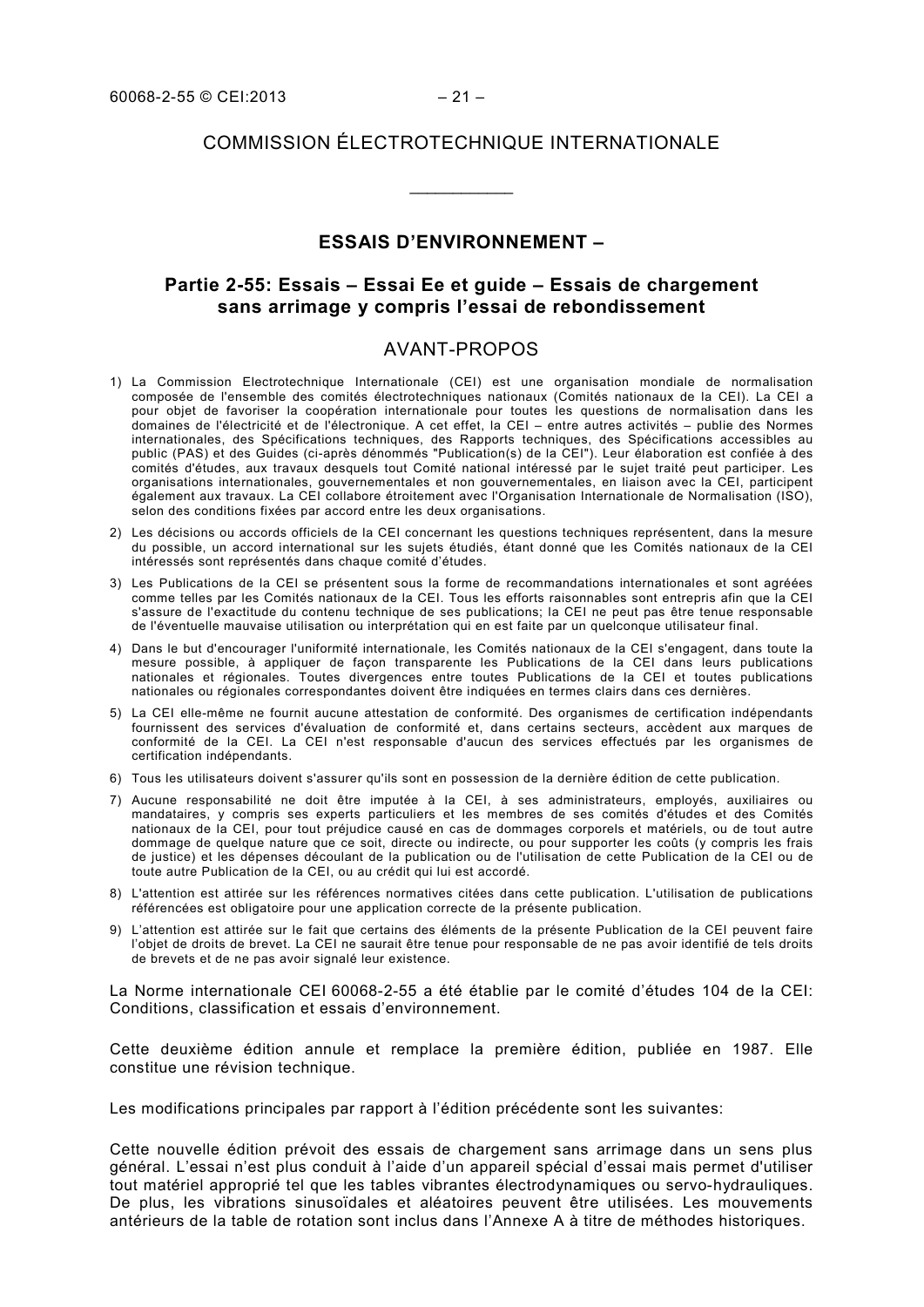Le texte de cette norme est issu des documents suivants:

| <b>FDIS</b>  | Rapport de vote |
|--------------|-----------------|
| 104/592/FDIS | 104/598/RVD     |

Le rapport de vote indiqué dans le tableau ci-dessus donne toute information sur le vote ayant abouti à l'approbation de cette norme.

Cette publication a été rédigée selon les Directives ISO/CEI, Partie 2.

Elle a le statut de publication fondamentale de sécurité, conformément au Guide CEI 104.

Il convient d'utiliser la présente norme conjointement à la CEI 60068-1.

Une liste de toutes les parties de la série CEI 60068, présentées sous le titre général *Essais d'environnement,* peut être consultée sur le site web de la CEI.

Le comité a décidé que le contenu de cette publication ne sera pas modifié avant la date de stabilité indiquée sur le site web de la CEI sous "http://webstore.iec.ch" dans les données relatives à la publication recherchée. A cette date, la publication sera

- reconduite,
- supprimée,
- remplacée par une édition révisée, ou
- amendée.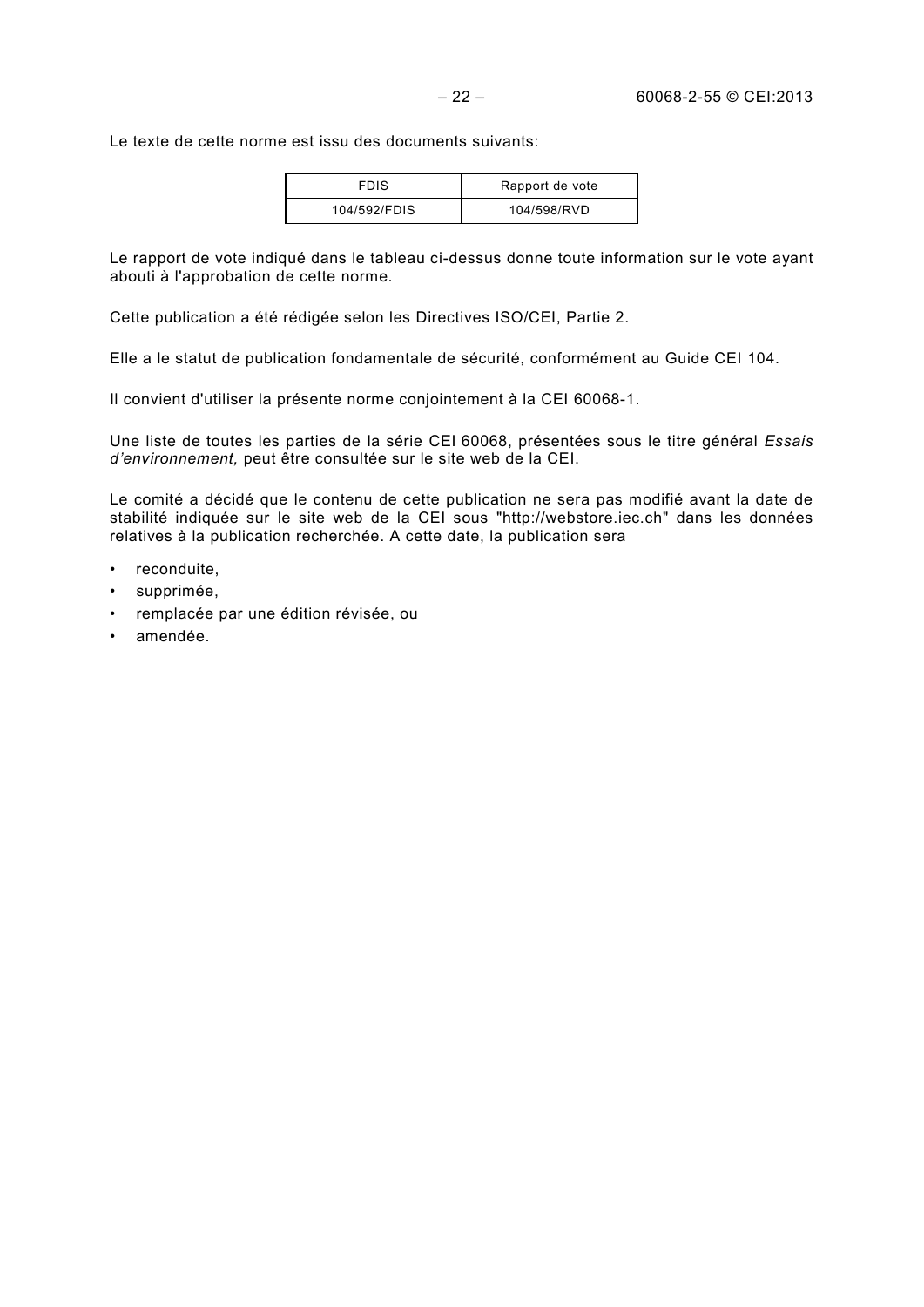#### INTRODUCTION

Cet essai est applicable aux spécimens qui, pendant le transport sur la plate-forme de charge de véhicules à roues, non fixés ou avec un certain degré de liberté, peuvent être soumis à des contraintes dynamiques résultant des conditions de chocs (rebondissements) aléatoires. L'essai peut aussi être utilisé comme un simple moyen d'évaluation de l'adéquation de la conception d'un spécimen pour ce qui concerne son intégrité structurale.

NOTE Dans la pratique, cet essai est principalement applicable aux spécimens de type matériel et aux emballages.

Bien qu'il soit réalisé à l'aide d'une plate-forme vibrante, l'essai n'est pas considéré comme un essai de vibration mais comme un essai de choc. Il convient de réaliser les essais de vibration conformément aux normes correspondantes de la CEI 60068-2.

Les rédacteurs de spécifications trouveront à l'Article 11 une liste des informations détaillées à fournir dans les spécifications et le guide d'accompagnement nécessaire à l'Annexe A.